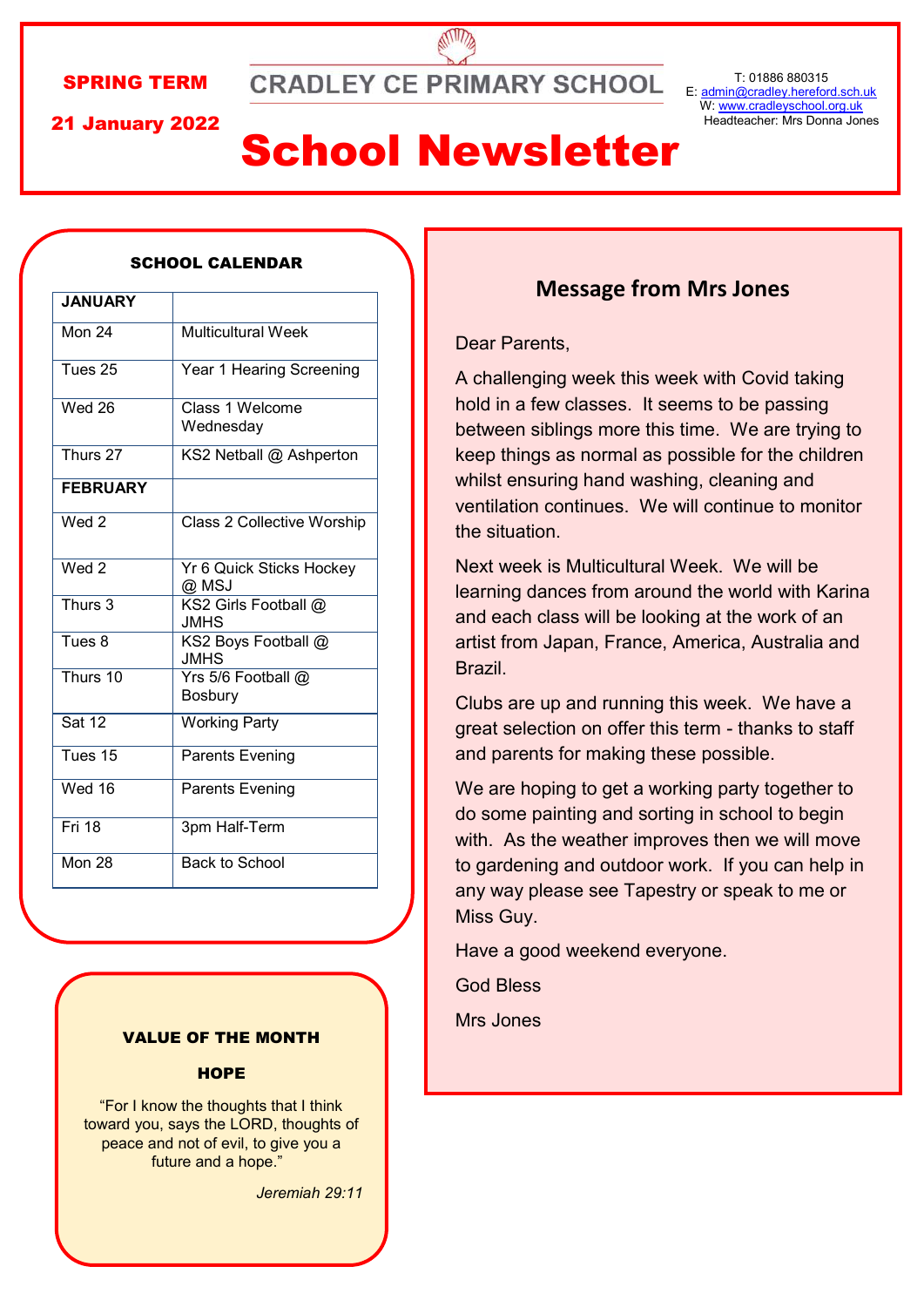## **COVID Update**

As you are all aware COVID is still very much with us. With this in mind please remain vigilant and if your child has any of the following symptoms please keep them at home and arrange a PCR test for them:

- A new continuous cough
- A high temperature
- A loss of or change in taste and/or smell

To help us all stay safe, please could all adults in the home carry out Lateral Flow Tests twice weekly.

If your child has been a close contact with a positive case, please ensure they carry out an LFD test daily. If it is negative then they can come to school. If they are unwell in any way, ie. runny nose, cold symptoms etc please arrange a PCR test for them.

You can order Lateral Flow Tests via this link - https://www.gov.uk/order-coronavirusrapid-lateral-flow-tests

Thanks for your support.



**Please make sure you clearly label your child's belongings with their name so that they can be returned to them if they are mislaid.**

We are now collecting empty printer ink cartridges to raise funds for our school. The collection box is the reception area please bring any in that you have at home and pop them in the box. Thank you!

**Recycle Your Ink Cartridges** and help us raise money!

Recycle Charity

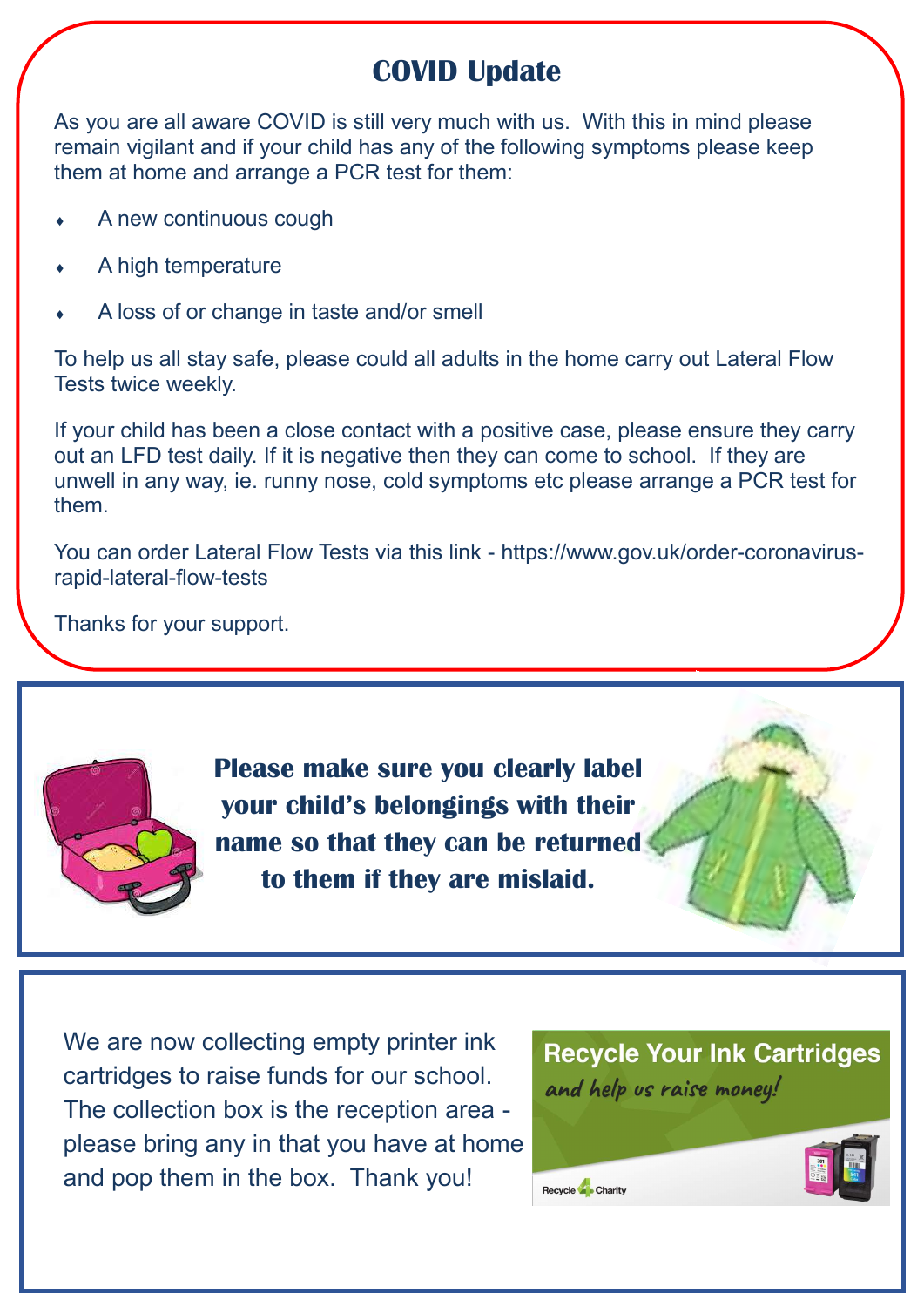### **Attendance**

Well done to Class 5 who have had 99.05% attendance this week! They get to look after Alfie the Attendance Bear next week. Please can we remind parents that **arrivals after 8.45am are counted as late and arrivals after 8.55am once registers close count as a missed morning session and are included in attendance figures.**

**Class 1 – 95.15% Whole school – 91.47%**

**Class 2 – 96.31%**

**Class 3 – 92.81%**

**Class 4 – 76.61%**

**Class 5 – 99.05%**



## **Teeny Tots Toddler Group**



We are a friendly, local toddler group that meets in Storridge Village Hall. We welcome little ones from 0-5, accompanied and supervised by their parents/carers, to stay and play. We meet on Thursdays from 10:30-12 during term time, for a charge of £2 per family, which includes a craft activity, songs, snacks and drinks.



# **NEWS**

With Covid still in school we aren't planning any events at present but look forward to having some fun activities for the children in the near future.

Thank you to everyone for bringing in clothes for the Rags 2 Riches collection this week - we raised £55 for the school!

We still have 11 bottles of apple juice for sale in reception - £2.50 per bottle.

Warm regards,

Kitty, Emma and Annie and all members of FoCS

Please take part in Easyfundraising - https://www.easyfundraising.org.uk/causes/ friendsofcradleyschool

And School Lottery https://www.yourschoollottery.co.uk/lottery/school/cradley-ce-primary-school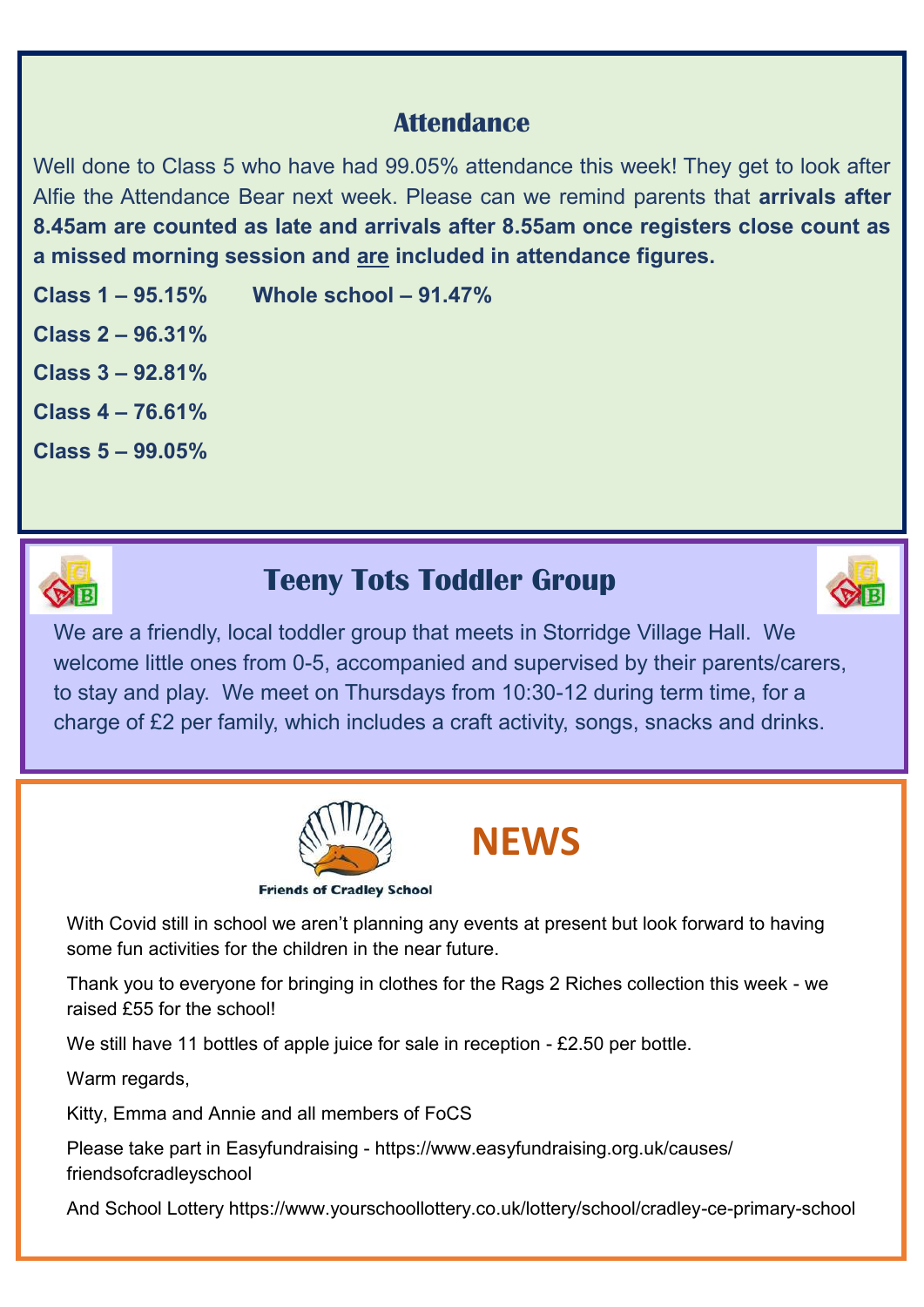

## **Clubs**

A reminder of the clubs timetable for this term.



| <b>Club</b>                                                             | Day/Time                                                   | <b>Years</b>            | <b>Member of Staff</b>              |
|-------------------------------------------------------------------------|------------------------------------------------------------|-------------------------|-------------------------------------|
|                                                                         |                                                            |                         |                                     |
| <b>Cross Country</b>                                                    | <b>Monday Lunchtime</b>                                    | <b>Yrs 4-6</b>          | <b>Ms George</b>                    |
| <b>Book Club</b>                                                        | Monday 3-4pm                                               | <b>Yrs 4-6</b>          | <b>Miss Guy</b>                     |
| <b>Little Fishes: Bible</b><br><b>Based Stories and</b><br><b>Craft</b> | Monday 3-4pm                                               | Reception               | <b>Mrs Jones</b>                    |
| <b>KS1 Football</b>                                                     | Monday 3-4pm                                               | <b>Yrs 1-2</b>          | <b>Ms Gleaves</b>                   |
| <b>KS2 Boys Football</b>                                                | Tuesday 3-4pm                                              | <b>Yrs 3-6 (max 30)</b> | Kyle (Coach) & Miss<br><b>Evans</b> |
| <b>Gardening</b>                                                        | Tuesday 3-4pm<br><b>(SECOND HALF-</b><br><b>TERM ONLY)</b> | <b>Yrs 3-6</b>          | <b>Ms George</b>                    |
| <b>Languages</b>                                                        | Tuesday 3-4pm                                              | <b>Yrs 1-2</b>          | <b>Miss Grizzell</b>                |
| <b>Digital Leaders</b>                                                  | Wednesday<br>Lunchtime                                     | $Yrs$ 1-2               | <b>Miss Guy</b>                     |
| <b>Netball</b>                                                          | <b>Wednesday 3-4pm</b>                                     | <b>Yrs 3-6</b>          | <b>Miss Creek</b>                   |
| <b>Board Games</b>                                                      | Wednesday 3-4pm                                            | <b>Yrs 4-6 (max 12)</b> | <b>Mr Hurley</b>                    |
| <b>Choir</b>                                                            | <b>Thursday Lunchtime</b>                                  | <b>Yrs 3-6</b>          | <b>Miss Tuckwood</b>                |
| <b>KS2 Girls Football</b>                                               | Thursday 3-4pm                                             | <b>Yrs 3-6</b>          | <b>Miss Creek</b>                   |



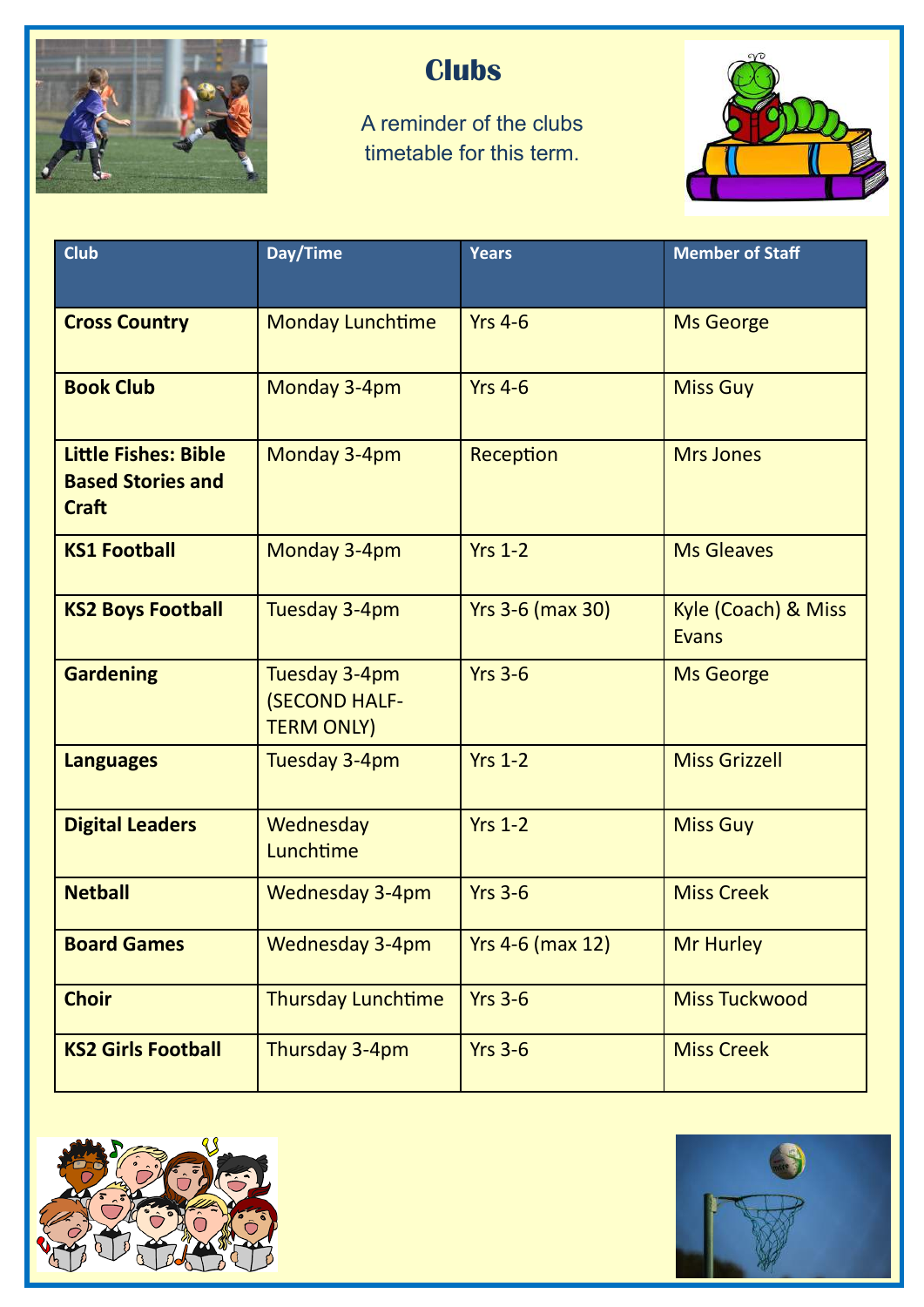

# **STARS OF THE WEEK**



| <b>NURSERY</b>                       | Donna and Crystal for being such superstars in nursery this<br>week!                                                                   |  |  |
|--------------------------------------|----------------------------------------------------------------------------------------------------------------------------------------|--|--|
| <b>CLASS 1</b>                       | Isaac for being a brilliant independent learner.<br>James for always being positive with his learning.                                 |  |  |
| <b>CLASS 2</b>                       | Sofia for always taking a pride in the presentation of her work.<br>Cherish for positive thinking and being a good friend.             |  |  |
| <b>CLASS 3</b>                       | Olivia for persevering with her swimming.<br>Jack Y for taking pride in his setting description.                                       |  |  |
| <b>CLASS 4</b>                       | Thomas for persevering with his handwriting.<br>Delilah for self-correcting and having a positive attitude in<br>everything she does.  |  |  |
| <b>CLASS 5</b>                       | Adam for excellent shading in still life drawing.<br>Will for good use of language when writing - drawing on his<br>reading for ideas. |  |  |
| <b>HEADTEACHER'S</b><br><b>AWARD</b> | Arthur for showing great courage in sharing his work.<br>Ruby C for being a good friend to new children in her class.                  |  |  |







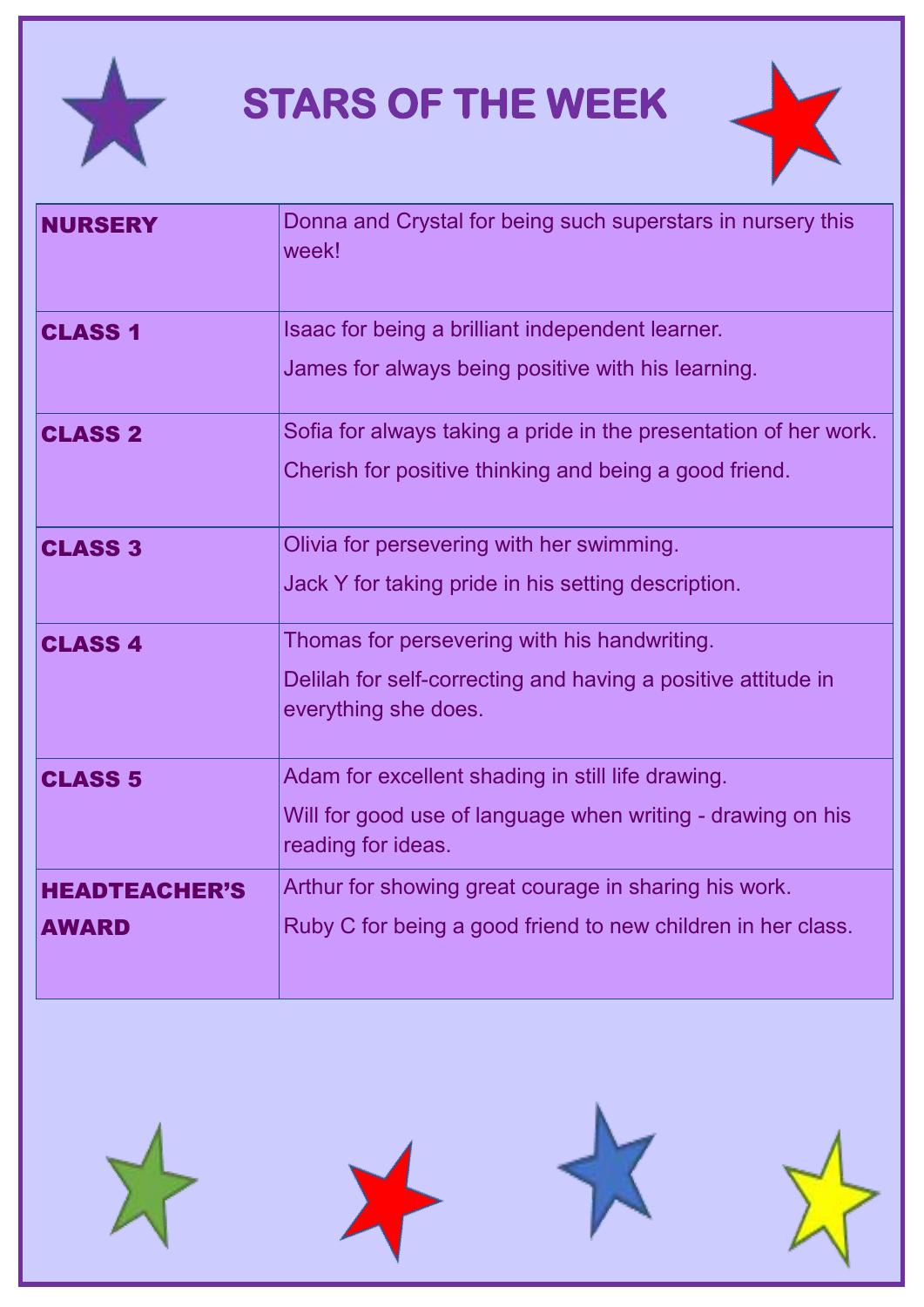

## **NURSERY NEWS**





On Monday we went to the hall for PE! The children loved the warm-up songs with Sticky Kids, 'Stand Up, Sit Down' being their favourite! After we were all warmed up, we split into three teams and each team had to find objects that were spread around the hall in their team colour! The blue team were very speedy this week! Afterwards Donna made all of us some delicious toast with raisins. Monday afternoon was sunny so we made the most of it and headed outside on the field. The mud slide was very popular and all of the children had lots of fun.

On Tuesday the children enjoyed baking fairy cakes with Crystal. They took turns adding in the ingredients and I think decorating them with icing and sprinkles was their favourite part!

On Wednesday the children painted pictures with Crystal and enjoyed crumpets with jam or honey on with Donna for snack time. During the afternoon the sun was shining again so we headed out on our playground where the children played on the ride-ons and in the playhouse.

On Thursday the children enjoyed fruit skewers for snack time. In the afternoon we went for a lovely walk around the village and saw lots of animals including horses, goats and alpacas. We finished our walk at Cradley Park where the children enjoyed the slide and swings.

On Friday we played party games in nursery to end our nursery week.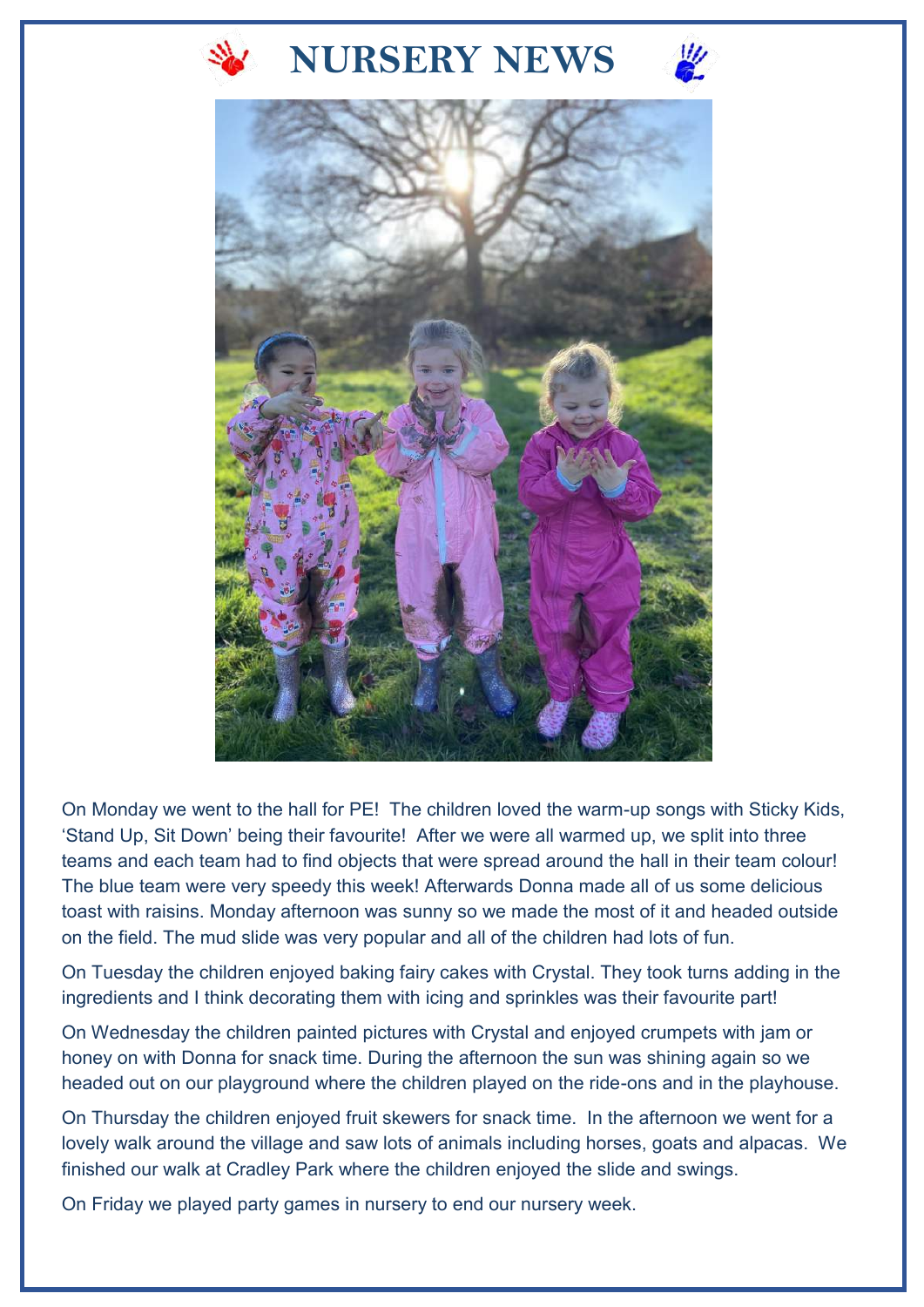

## **Class 3**

Class 3 are creating their own Roman shields inspired by the ones the Roman army would have used. We have designed our shields with eagle wings and lightning bolts as they are symbols of strength and power. When they are dry, we will recreate the tortoise formation the Roman army used as a defence tactic.









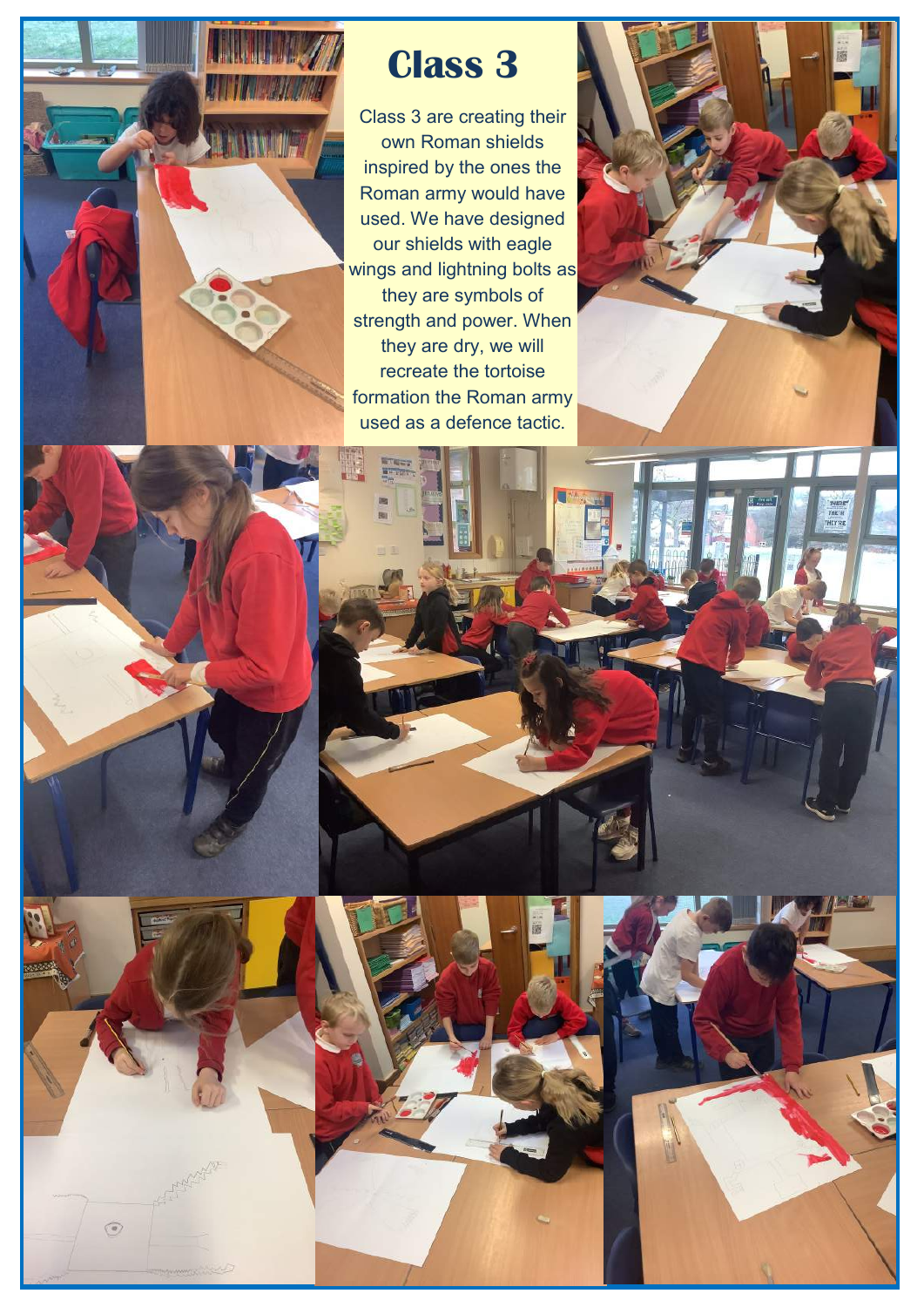## **After-school Club**

After-school club runs Monday-Friday, 3-6pm in the school hall. It costs £4 per hour and is staffed by Donna and Dale. You book online through School Money.

#### **Special Events**

31 January - Film Night

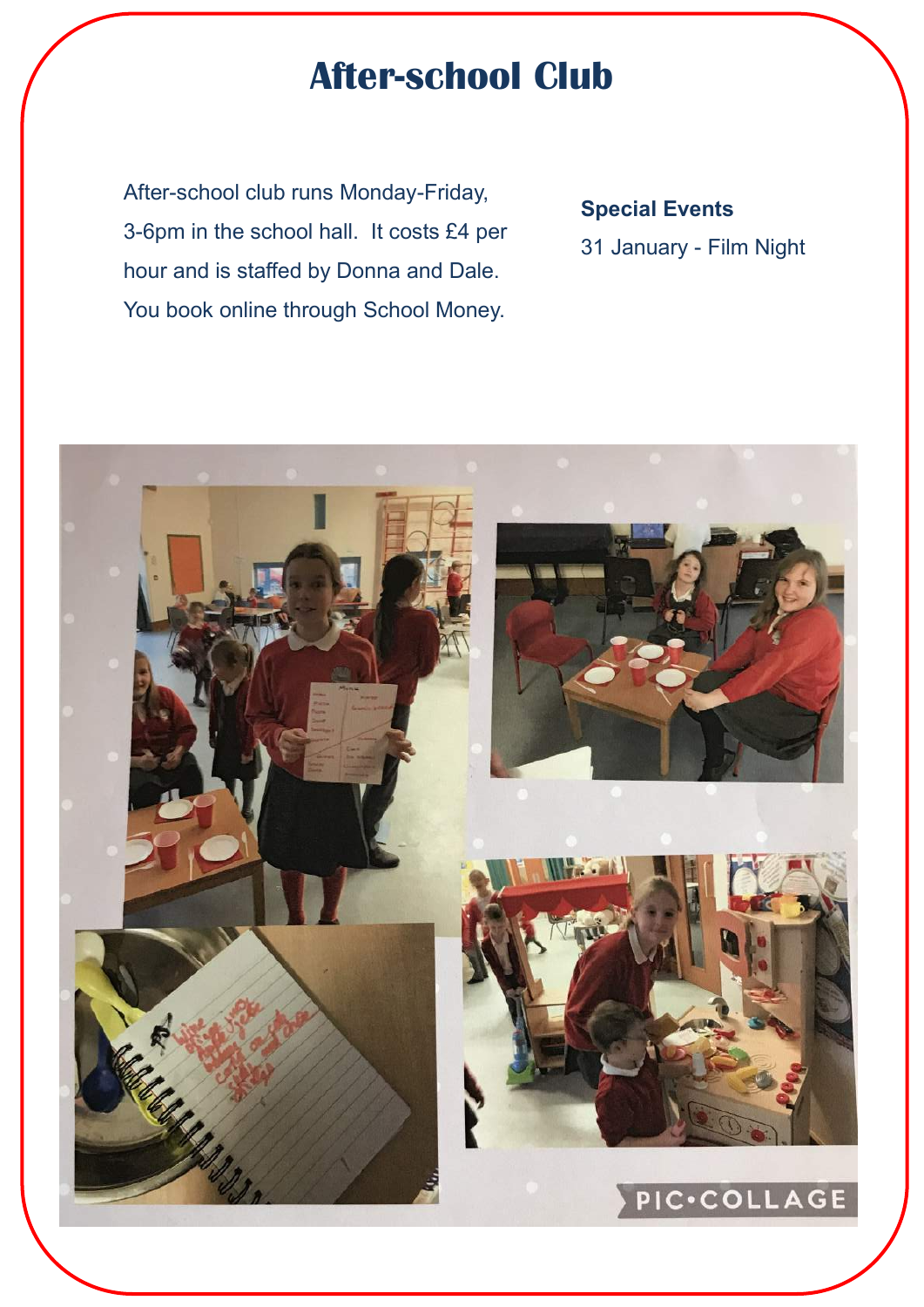

# **Find healthier swaps** for the whole family





# Just scan, swipe, swap Now it's your turn to try!



**Download the FREE NHS Food Scanner App**